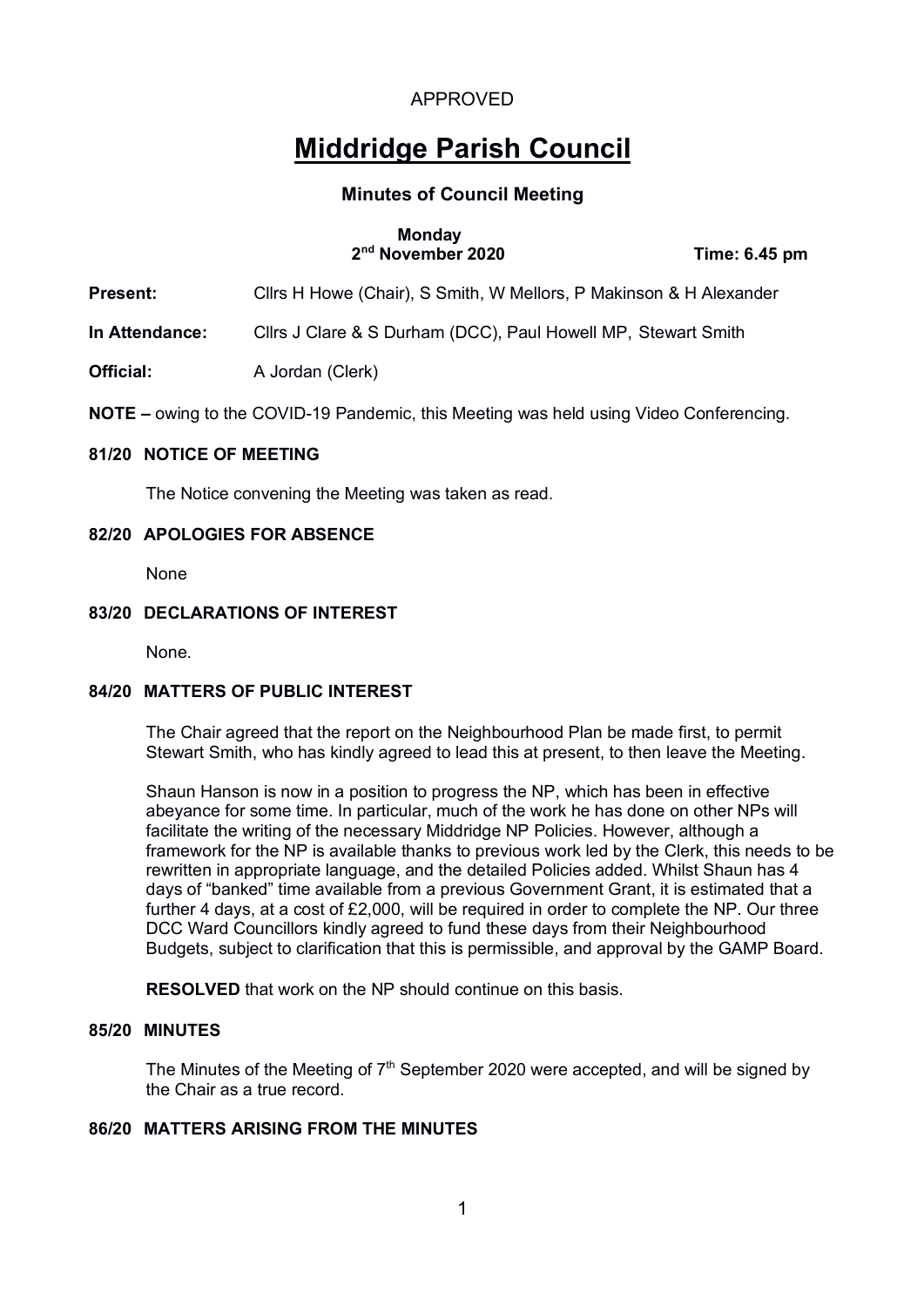## **(a) Little Hare Farm Caravan (79/20 (a) refers)**

Cllr J Clare reported that in order for the Caravan at the Equestrian facility to continue to be used as a residence, retrospective Planning Permission will be required, and it is understood that this is in hand.

#### **87/20 POLICING**

Nothing to report.

### **88/20 "ELDON WHINS" DEVELOPMENTS & THE COUNTY PLAN**

There have been numerous complaints regarding excessive mud on the road from the Persimmon Homes "Acorn Gardens" development. Cllr J Clare said that a Road Sweeper was being used four times a day, and DCC Planning Enforcement are continually monitoring the situation. The new Roundabout is due to be completed by  $30<sup>th</sup>$  November.

The planned Footpath to run alongside Middridge Road will require part of the existing hedgerow to be removed, which will require Planning Permission.

The Chair proposed a two tier montage for the "Acorn Gardens" Sculpture, which would include references to the Middridge Fairies, the Middridge Hoard, the "Byerley Turk", and a Pithead Winding Gear. It was agreed that the practicality of this idea should be discussed with Persimmon Homes.

*Action:* Chair & Cllr H Alexander

The County Durham Plan (CDP) has now been formally adopted by DCC, and will thus form the basis for the evaluation of all future Planning Applications. It was noted that the CDP protects against any more Housing Development in Middridge Parish.

#### **89/20 "THE PADDOCK" WILD-FLOWER GRASSLAND**

Cllr H Alexander has been investigating possible ways to improve "the Paddock" as a "Nature Reserve", and hopes to produce a report shortly. It is understood that the Middridge Allotment Association may wish to extend the Allotments, and take over part of "the Paddock". In the light of this, and the potential availability of Section 106 money, it was agreed that it would be desirable if the Parish Council and the Allotment Association were to work in partnership on improving "the Paddock", and this is to be investigated. *Action:* Cllr H Alexander

It was suggested that "Community" Fruit Trees could be planted on "the Dock". However, the Clerk pointed out that "the Dock" is part of the Registered Village Green, and thus Planning Permission would be required.

Discussions are to be held with Ian Hayman to see if he has any useful ideas. *Action:* Chair & Cllr P Makinson

#### **90/20 GROUNDS MAINTENANCE & GENERAL REPAIRS**

The annual Village Green maintenance, and the second cut of the Parish Paths, are now complete, and Invoices are awaited.

#### **91/20 PLANNING APPLICATIONS**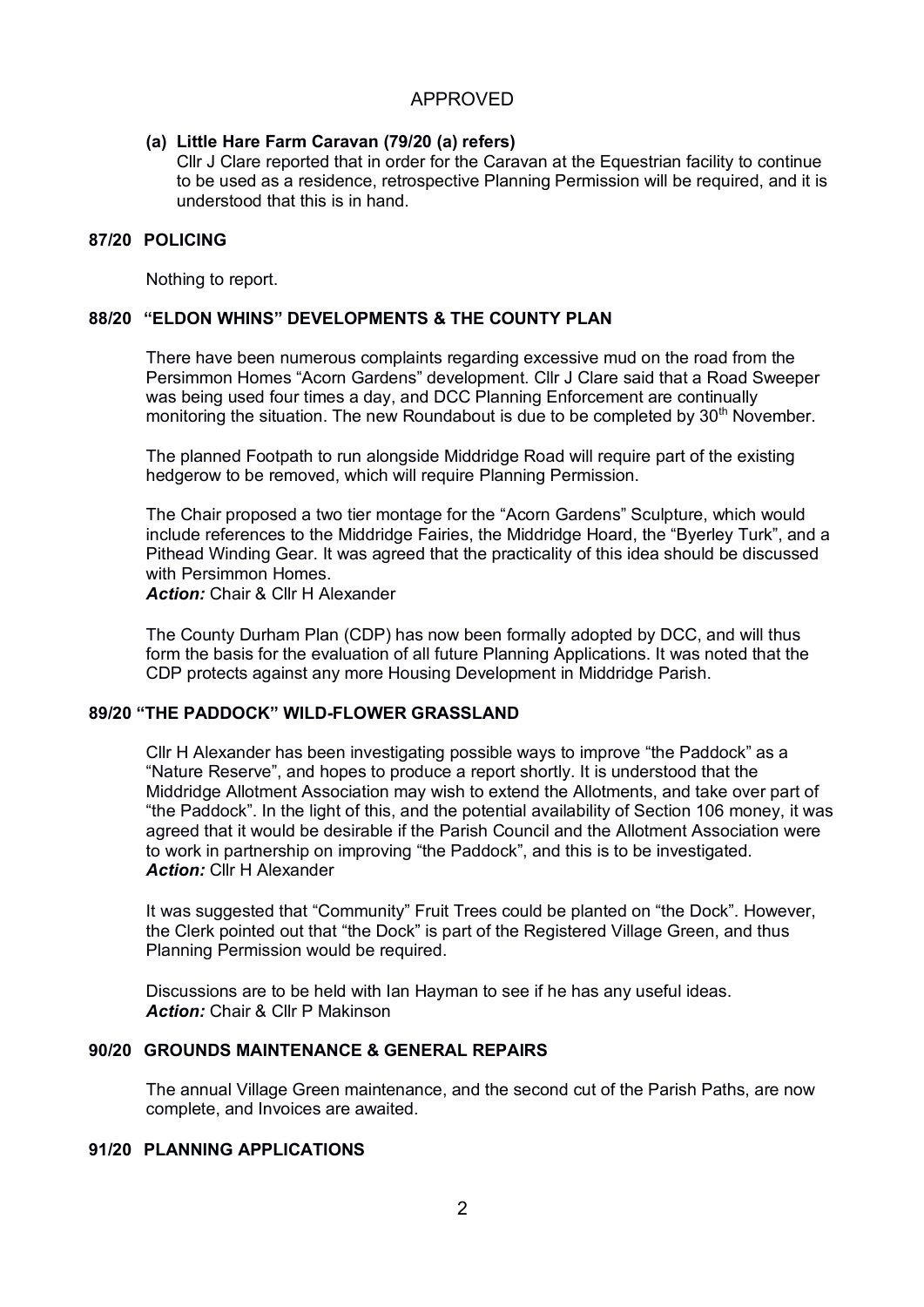A Planning Application for a low level Extension to replace the existing Conservatory at 35 South Side has been received.

**RESOLVED** that the Parish Council will not oppose this Planning Application.

#### **92/20 CHILDREN'S PLAY AREA**

Following a Meeting with another Contractor regarding cleaning the rubberised Play Area surfaces, his Quotation was accepted, and the work has now been completed satisfactorily.

#### **93/20 ROAD-TRAFFIC**

- (a) No further progress with regard to the Middridge Police Community Speedwatch Group, although it has been clarified that this will not involve the use of Police Speed Guns, but rather a Police Speed Matrix. Owing to the new national Lockdown, the Police are expected to be too busy in the near future for any progress to be likely. *Action:* Clerk
- (b) Following a meeting with the DCC Highways Department, they have agreed to fund reintroducing "Rumble Strips" in the Village. There is some confusion as to whether this work has already been done, and this is to be clarified. If possible, the Parish Council would like to be consulted as to their proposed location. *Action:* Clerk
- (c) No progress regarding the possibility of extending the 30 mph Speed Limit all the way down Walkers Lane, and adding a 'No Through Road' Sign. *Action:* Cllr J Clare

### **94/20 NEIGHBOURHOOD PLAN (NP)**

See **84/20**

#### **95/20 ACCOUNTS**

A postal Claim for repayment of last year's VAT (£2,164.31) has been submitted to HMRC. It is now possible to make such Claims online, which should mean faster payment, and the necessary arrangements have been made to allow this to be done in future.

| <b>Pavee</b>                         | <b>Purpose</b>                        | Sum     |
|--------------------------------------|---------------------------------------|---------|
| Aycliffe Cleaning Services *         | <b>Play Area Maintenance</b>          | £150.00 |
| A D Jordan                           | Clerk's July-Sept Salary              | £247.30 |
| <b>HMRC</b>                          | Clerk's July-Sept Tax                 | £165.20 |
| <b>Woodham Community Association</b> | <b>Replacement Defibrillator Pads</b> | £53.40  |
|                                      | <b>TOTAL</b>                          | £618.90 |

**RESOLVED** that the following Accounts be approved for payment:-

\* Payment already made, so formal approval granted is retrospective.

#### **96/20 GAMP & CDALC**

GAMP – a Board Meeting was held by Video Conferencing, and a further Meeting is planned on 24<sup>th</sup> November. There is also to be an online GAMP event on Thursday, 12<sup>th</sup> November at 6.00 pm. Project Applications on the theme of 'Covid-19 Recovery are being received and ranked in preparation for Board approval.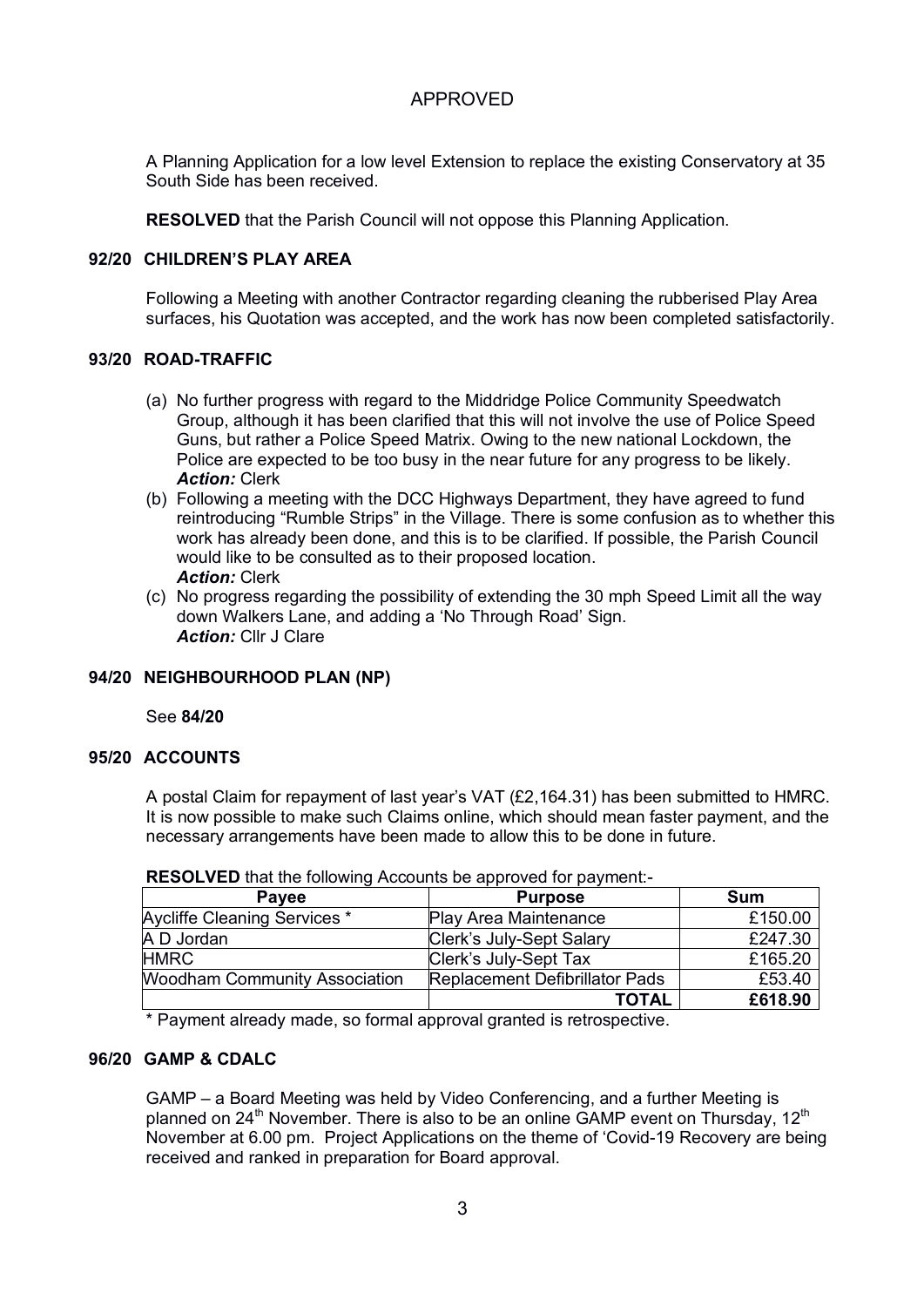Cllr J Clare mentioned that DCC have a £20 million fund for County Development, which could be of interest to the Parish Council.

CDALC – nothing to report.

### **97/20 GENERAL CORRESPONDENCE**

#### (a) **Durham Cathedral**

A request was received from Durham Cathedral for support to enable them to cope with their difficult financial situation due to COVID-19. **RESOLVED** that a one-off donation of £50 be made. *Action:* Clerk

### (b) **Standards Matter 2 Public Sector Survey**

Following discussion, it was agreed that any response to this Survey on Standards in Public Life should be left to individual Councillors.

### **98/20 OTHER MATTERS**

#### (c) **Remembrance Sunday**

The proposed private commemoration has had to be cancelled due to the new COVID-19 national Lockdown. However, there is nothing to stop people making a private commemoration at the War Memorial, provided they obey Government Regulations. Paul Howell MP will be laying a Wreath, and Cllr J Clare one on behalf of DCC. Arrangements are in hand to collect the usual two Wreaths from Shildon Town Council, making the usual Donation of £30, and these will be laid on behalf of the Parish Council and the Village Association.

*Action:* Clerk

### (d) **Village Website**

Cllr S Smith arranged for a Quotation from Pixel Media (who supplied her Business Website) of £1000 for a revamped Village Website to meet the Government's new Regulations; from investigations, this appears to be a competitive price. However, concerns were raised about the design and content of the new Website, whether the Software used will enable the Parish Council to maintain the Website themselves, and the necessity for Website Hosting to be provided by Pixel Media. It was agreed that more detail is required, and discussions should be held with Pixel Media to clarify these matters, before a decision whether to proceed is taken. *Action:* Cllr P Makinson

### (e) **Christmas Arrangements**

Lyndhurst Nurseries have ben asked to provide a Quotation for a Christmas Tree, and their response is awaited. It is believed there should be no difficulties with Ian Hayman and the Chair installing and removing the Christmas Tree and Lights as usual. *Action:* Clerk

Cllr J Clare has been unsuccessful to date in arranging for discussions with the DCC Street Lighting Department regarding the possibility of the Parish Council paying them directly (in some way) for the Electricity Supply for the Christmas Tree Lights (in order to avoid last year's excessive Administration Charges from nPower Business Solutions). A somewhat similar arrangement will be required for the Electricity Supply